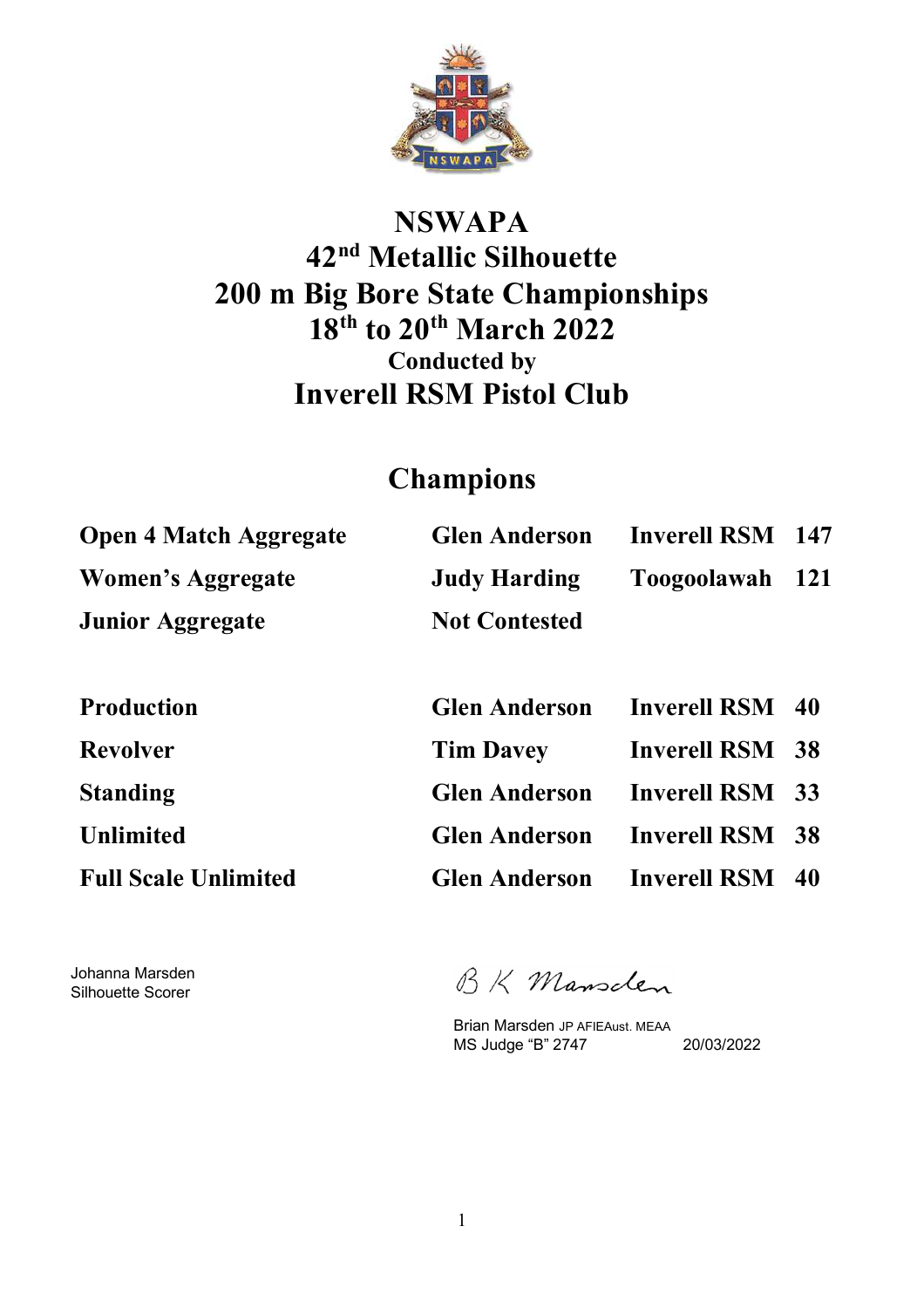# **200m Open Aggregate**

| Aggregate | <b>Top Surname</b> | Name           | Club                | Prod           | Rev            | <b>Stand</b> | Unlim          |
|-----------|--------------------|----------------|---------------------|----------------|----------------|--------------|----------------|
| 147       | Anderson           | Glen           | <b>Inverell RSM</b> | 40             | 36             | 33           | 38             |
| 134       | Emery              | Kim            | Mt. Lindesay        | 39             | 37             | 22           | 36             |
| 132       | Davey              | Tim            | <b>Inverell RSM</b> | 40             | 38             | 16           | 38             |
| 130       | Anderson           | Jason          | Narrabri            | 40             | 37             | 19           | 34             |
| 128       | Ford               | Jack           | Narrabri            | 35             | 37             | 26           | 30             |
| 126       | Anderson           | Tim            | Narrabri            | 40             | 36             | 21           | 29             |
| 122       | Davey              | Jake           | <b>Inverell RSM</b> | 39             | 30             | 26           | 27             |
| 121       | Harding            | Judy           | Toogoolawah         | 37             | 36             | 21           | 27             |
| 121       | Dewsbury           | David          | Narrabri            | 35             | 35             | 24           | 27             |
| 121       | Taylor             | Chris          | <b>Inverell RSM</b> | 39             | 26             | 22           | 34             |
| 110       | Jackes             | Kirsten        | Metropolitan PSQ    | 38             | 32             | 9            | 31             |
| 105       | Dawson             | Greg           | Armidale            | 34             | 28             | 21           | 22             |
| 103       | <b>Brown</b>       | Richard        | Kurrajong           | 34             | 35             | 8            | 26             |
| 103       | Harding            | John           | Metropolitan PSQ    | 35             | 32             | 17           | 19             |
| 100       | Anderson           | Terry          | Narrabri            | 35             | 27             | 15           | 23             |
| 97        | <b>Bennett</b>     | Jeff           | <b>Childers</b>     | 30             | 30             | 17           | 20             |
| 97        | <b>Wilkins</b>     | Paul           | Narrabri            | 30             | 25             | 16           | 26             |
| 94        | Ellem              | <b>Neville</b> | Newcastle           | 34             | 29             | 11           | 20             |
| 93        | Marsden            | <b>Brian</b>   | Newcastle           | 33             | 21             | 24           | 15             |
| 93        | Ledger             | Andrew         | Metropolitan PSQ    | 32             | 33             | 9            | 19             |
| 89        | Archibald          | Carmel         | Armidale            | 35             | 23             | 11           | 20             |
| 86        | Pavlou             | Andy           | Port Macquarie      | 29             | 24             | 14           | 19             |
| 66        | Hall               | Anthony        | <b>Inverell RSM</b> | 35             | 0              | 14           | 17             |
| 59        | <b>Borodzicz</b>   | Billy-dean     | Narrabri            | 19             | 0              | 18           | 22             |
| 48        | Chappell           | John           | Port Macquarie      | 22             | 12             | 7            | $\overline{7}$ |
| 40        | <b>Burke</b>       | Matt           | Narrabri            | 21             | 0              | 6            | 13             |
| 40        | Carter             | Peter          | <b>Bowral</b>       | 24             | 11             | 0            | 5              |
| 28        | Violi              | Sam            | Endeavour           | $\overline{7}$ | 8              | 13           | 0              |
| 24        | Cutler             | <b>Brian</b>   | Port Macquarie      | 14             | $\overline{7}$ | 0            | 3              |
| 20        | Molluso            | Vince          | Endeavour           | 9              | 8              | 3            | 0              |

## **200m Womens Aggregate**

| <b>Aggregate Top</b> | <b>Surname</b> | <b>Name</b> | Club         | Prod | Rev | <b>Stand</b> | Unlim |
|----------------------|----------------|-------------|--------------|------|-----|--------------|-------|
| 121                  | Harding        | Judy        | Toogoolawah  | 37   | 36  | 21           |       |
| 110                  | Jackes         | Kirsten     | Metropolitan | 38   | 32  | 9            | 31    |
| 89                   | Archibald      | Carmel      | Armidale     | 35   | 23  |              | 20    |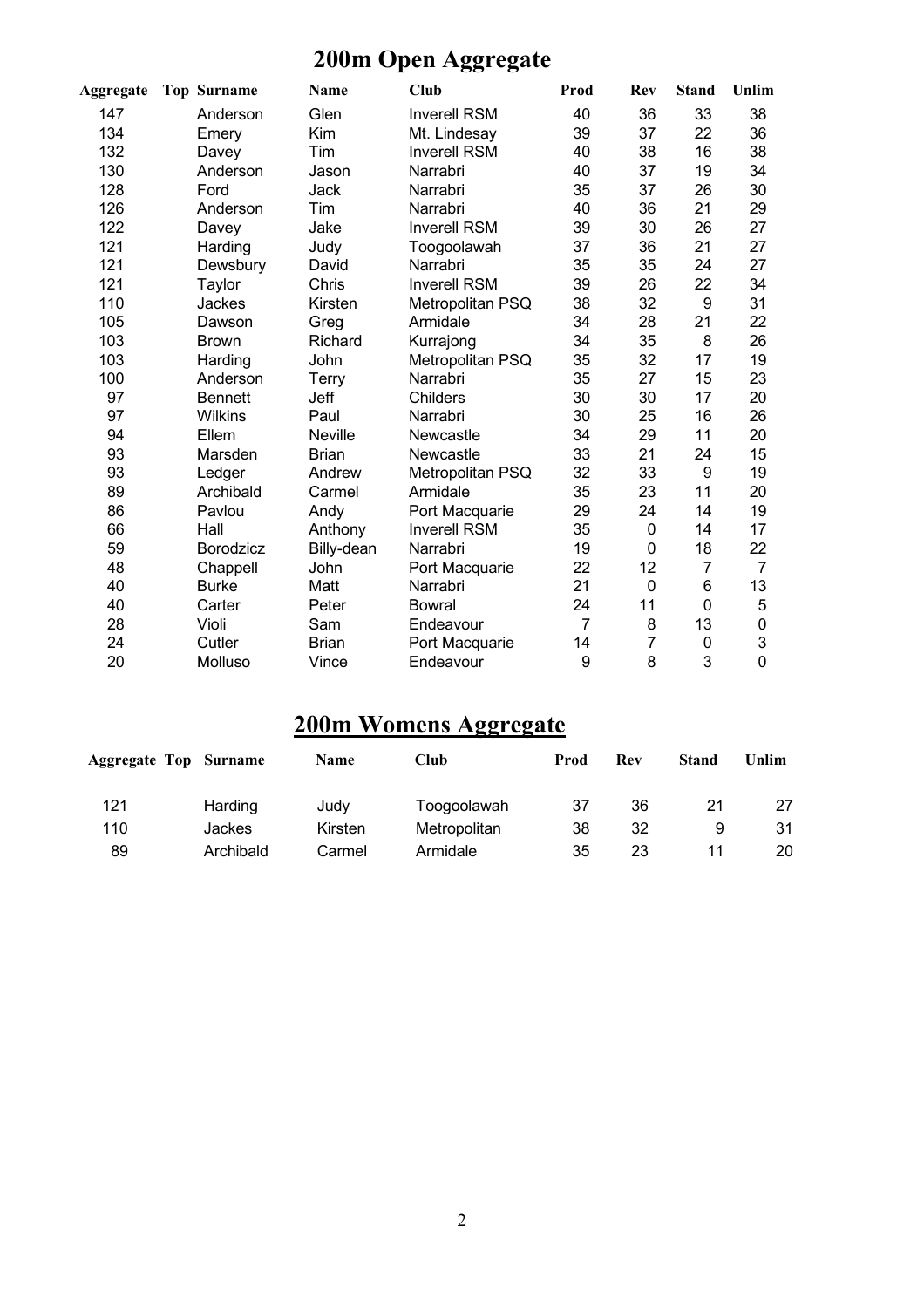#### **200m Production Off Gun**

| Name         | <b>Surname</b> | <b>Club</b>         | Grade Grade | <b>Total</b> | <b>Top</b>     | Chick Pig Turk Ram |                  |                |                |
|--------------|----------------|---------------------|-------------|--------------|----------------|--------------------|------------------|----------------|----------------|
| Glen         | Anderson       | <b>Inverell RSM</b> | <b>INT</b>  | 40           | $\mathbf{1}$   | 10                 | 10               | 10             | 10             |
| Tim          | Davey          | <b>Inverell RSM</b> | <b>INT</b>  | 40           | $\overline{c}$ | 10                 | 10               | 10             | 10             |
| Jason        | Anderson       | Narrabri            | <b>INT</b>  | 40           | 3              | 10                 | 10               | 10             | 10             |
| Tim          | Anderson       | Narrabri            | <b>INT</b>  | 40           | $\overline{4}$ | 10                 | 10               | 10             | 10             |
| Jake         | Davey          | <b>Inverell RSM</b> | <b>INT</b>  | 39           |                | 10                 | 10               | 9              | 10             |
| Kim          | Emery          | Mt. Lindesay        | <b>INT</b>  | 39           |                | 10                 | 10               | 10             | 9              |
| Chris        | Taylor         | <b>Inverell RSM</b> | AAA         | 39           |                | 10                 | 10               | 10             | 9              |
| Kirsten      | Jackes         | Metropolitan        | <b>INT</b>  | 38           |                | 10                 | 10               | 9              | 9              |
| Judy         | Harding        | Toogoolawah         | <b>INT</b>  | 37           |                | 10                 | 10               | $\overline{7}$ | 10             |
| David        | Dewsbury       | Narrabri            | <b>INT</b>  | 35           |                | 9                  | 9                | 8              | 9              |
| Terry        | Anderson       | Narrabri            | <b>AAA</b>  | 35           |                | 8                  | 9                | 10             | 8              |
| Carmel       | Archibald      | Armidale            | AAA         | 35           |                | 9                  | 9                | 9              | 8              |
| Jack         | Ford           | Narrabri            | <b>INT</b>  | 35           |                | 10                 | 9                | 8              | 8              |
| Anthony      | Hall           | <b>Inverell RSM</b> | AA          | 35           |                | 10                 | $\boldsymbol{9}$ | 8              | 8              |
| John         | Harding        | Metropolitan        | <b>INT</b>  | 35           |                | 10                 | 10               | 8              | $\overline{7}$ |
| Greg         | Dawson         | Armidale            | <b>INT</b>  | 34           |                | 10                 | 9                | 6              | 9              |
| Neville      | Ellem          | Newcastle           | <b>INT</b>  | 34           |                | 10                 | 10               | 5              | 9              |
| Richard      | <b>Brown</b>   | Kurrajong           | <b>INT</b>  | 34           |                | 10                 | 10               | 9              | 5              |
| <b>Brian</b> | Marsden        | Newcastle           | <b>AAA</b>  | 33           |                | 9                  | 10               | 5              | 9              |
| Andrew       | Ledger         | Metropolitan        | AAA         | 32           |                | 10                 | 10               | 6              | 6              |
| Jeff         | <b>Bennett</b> | Childers            | AA          | 30           |                | 8                  | 10               | 5              | $\overline{7}$ |
| Paul         | <b>Wilkins</b> | Narrabri            | <b>INT</b>  | 30           |                | 10                 | 8                | 6              | 6              |
| Andy         | Pavlou         | Port Macquarie      | AAA         | 29           |                | 9                  | $\overline{7}$   | 8              | 5              |
| Peter        | Carter         | <b>Bowral</b>       | Α           | 24           |                | 8                  | $\overline{7}$   | 6              | 3              |
| John         | Chappell       | Port Macquarie      | AA          | 22           |                | 7                  | 3                | 4              | 8              |
| Matt         | <b>Burke</b>   | Narrabri            | A           | 21           |                | 4                  | 8                | 5              | 4              |
| Billy-dean   | Borodzicz      | Narrabri            | A           | 19           |                | 5                  | $\mathbf{3}$     | 5              | 6              |
| <b>Brian</b> | Cutler         | Port Macquarie      | AA          | 14           |                | 5                  | 4                | 4              | 1              |
| Vince        | Molluso        | Endeavour           | Α           | 9            |                | $\mathbf{2}$       | 4                | $\overline{c}$ | 1              |
| Sam          | Violi          | Endeavour           | A           | 7            |                | 3                  | 4                | 0              | 0              |

#### **200m Revolver Off Gun**

| <b>Name</b> | <b>Surname</b> | <b>Club</b>         | Grade Grade Total |    | Top | Chick Pig Turk Ram |    |    |   |
|-------------|----------------|---------------------|-------------------|----|-----|--------------------|----|----|---|
| Tim         | Davey          | <b>Inverell RSM</b> | INT               | 38 |     | 9                  | 10 | 10 | 9 |
| <b>Kim</b>  | Emery          | Mt. Lindesay        | <b>INT</b>        | 37 |     | 10                 | 9  | 9  | 9 |
| Jason       | Anderson       | Narrabri            | <b>INT</b>        | 37 |     | 10                 | 10 | 10 |   |
| Jack        | Ford           | Narrabri            | <b>INT</b>        | 37 |     | 10                 | 10 | 10 |   |
| Glen        | Anderson       | <b>Inverell RSM</b> | <b>INT</b>        | 36 |     | 9                  | 10 | 8  | 9 |
| Tim         | Anderson       | Narrabri            | <b>INT</b>        | 36 |     | 10                 | 9  | 8  | 9 |
| Judy        | Harding        | Toogoolawah         | INT               | 36 |     | 9                  | 10 | 9  | 8 |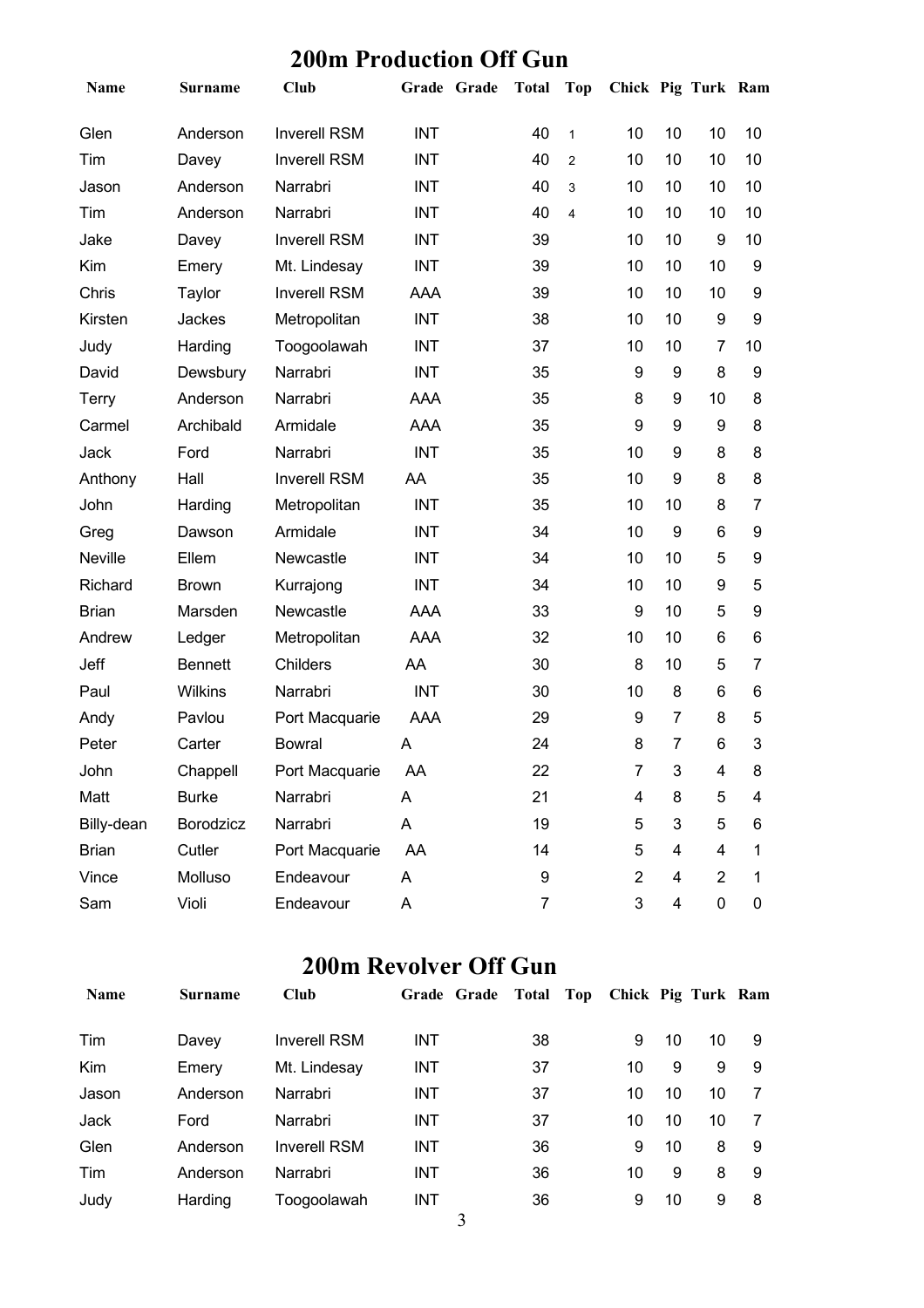| David          | Dewsbury       | Narrabri            | <b>INT</b> | 35 | 9              | 10             | 8              | 8              |
|----------------|----------------|---------------------|------------|----|----------------|----------------|----------------|----------------|
| Richard        | <b>Brown</b>   | Kurrajong           | <b>INT</b> | 35 | 10             | 9              | 8              | 8              |
| Andrew         | Ledger         | Metropolitan        | AAA        | 33 | 8              | 7              | 10             | 8              |
| John           | Harding        | Metropolitan        | <b>INT</b> | 32 | 8              | 10             | 8              | 6              |
| Kirsten        | Jackes         | Metropolitan        | AAA        | 32 | 10             | 8              | 8              | 6              |
| Jeff           | <b>Bennett</b> | <b>Childers</b>     | AA         | 30 | 6              | 9              | $\overline{7}$ | 8              |
| Jake           | Davey          | <b>Inverell RSM</b> | AAA        | 30 | 10             | 7              | 6              | 7              |
| <b>Neville</b> | Ellem          | Newcastle           | <b>INT</b> | 29 | 10             | 8              | 6              | 5              |
| Greg           | Dawson         | Armidale            | <b>AAA</b> | 28 | 9              | 7              | 5              | $\overline{7}$ |
| Terry          | Anderson       | Narrabri            | AAA        | 27 | 9              | 8              | 6              | 4              |
| Chris          | Taylor         | <b>Inverell RSM</b> | <b>INT</b> | 26 | 4              | 9              | $\overline{7}$ | 6              |
| Paul           | Wilkins        | Narrabri            | AAA        | 25 | 9              | 6              | 3              | 7              |
| Andy           | Pavlou         | Port Macquarie      | AA         | 24 | $\overline{7}$ | 8              | $\overline{2}$ | 7              |
| Carmel         | Archibald      | Armidale            | AA         | 23 | $\overline{7}$ | $\overline{7}$ | 3              | 6              |
| <b>Brian</b>   | Marsden        | Newcastle           | AAA        | 21 | 9              | 8              | 1              | 3              |
| John           | Chappell       | Port Macquarie      | A          | 12 | 5              | 3              | 3              | 1              |
| Peter          | Carter         | <b>Bowral</b>       | B          | 11 | 4              | 4              | 1              | $\overline{2}$ |
| Vince          | Molluso        | Endeavour           | B          | 8  | $\overline{2}$ | 3              | 1              | $\overline{2}$ |
| Sam            | Violi          | Endeavour           | B          | 8  | $\overline{2}$ | 3              | $\overline{2}$ | 1              |
| <b>Brian</b>   | Cutler         | Port Macquarie      | Α          | 7  | $\overline{2}$ | $\overline{4}$ | 1              | 0              |

# **200m Standing Off Gun**

| <b>Name</b>  | <b>Surname</b>   | Club                | Grade Grade | <b>Total</b> | <b>Top</b> | Chick Pig Turk Ram |                 |                |                |
|--------------|------------------|---------------------|-------------|--------------|------------|--------------------|-----------------|----------------|----------------|
| Glen         | Anderson         | <b>Inverell RSM</b> | <b>INT</b>  | 33           |            | 8                  | 9               | $\overline{7}$ | 9              |
| Jake         | Davey            | <b>Inverell RSM</b> | <b>INT</b>  | 26           |            | 6                  | 8               | $\overline{4}$ | 8              |
| Jack         | Ford             | Narrabri            | AAA         | 26           |            | 10                 | $\overline{7}$  | 5              | 4              |
| <b>Brian</b> | Marsden          | Newcastle           | <b>INT</b>  | 24           |            | 5                  | $\overline{7}$  | $\overline{7}$ | 5              |
| David        | Dewsbury         | Narrabri            | <b>INT</b>  | 24           |            | 8                  | $\overline{7}$  | 4              | 5              |
| Chris        | Taylor           | <b>Inverell RSM</b> | AA          | 22           |            | 10                 | 4               | 3              | 5              |
| Kim          | Emery            | Mt. Lindesay        | <b>INT</b>  | 22           |            | 10                 | 7               | $\overline{2}$ | 3              |
| Greg         | Dawson           | Armidale            | <b>AAA</b>  | 21           |            | 8                  | 5               | 3              | 5              |
| Judy         | Harding          | Toogoolawah         | <b>INT</b>  | 21           |            | 8                  | 5               | 3              | 5              |
| Tim          | Anderson         | Narrabri            | <b>INT</b>  | 21           |            | 7                  | 8               | $\overline{2}$ | 4              |
| Jason        | Anderson         | Narrabri            | AAA         | 19           |            | 8                  | $6\phantom{1}6$ | $\overline{4}$ | 1              |
| Billy-dean   | <b>Borodzicz</b> | Narrabri            | AA.         | 18           |            | 4                  | 5               | $\overline{2}$ | $\overline{7}$ |
| John         | Harding          | Metropolitan        | <b>INT</b>  | 17           |            | 5                  | 5               | $\overline{2}$ | 5              |
| Jeff         | <b>Bennett</b>   | <b>Childers</b>     | AA          | 17           |            | 6                  | 5               | 3              | 3              |
| Paul         | <b>Wilkins</b>   | Narrabri            | AAA         | 16           |            | $6\phantom{1}6$    | $\overline{4}$  | 3              | 3              |
| Tim          | Davey            | <b>Inverell RSM</b> | <b>INT</b>  | 16           |            | 7                  | $\overline{4}$  | $\overline{4}$ | 1              |
| <b>Terry</b> | Anderson         | Narrabri            | AAA         | 15           |            | 4                  | 5               | 5              | 1              |
| Andy         | Pavlou           | Port Macquarie      | AA          | 14           |            | $\overline{2}$     | $\overline{4}$  | $\overline{2}$ | $6\phantom{1}$ |
| Anthony      | Hall             | <b>Inverell RSM</b> | A           | 14           |            | 5                  | $\overline{2}$  | $\overline{2}$ | 5              |
| Sam          | Violi            | Endeavour           | Α           | 13           |            | $6\phantom{1}6$    | $\overline{2}$  | 3              | $\overline{2}$ |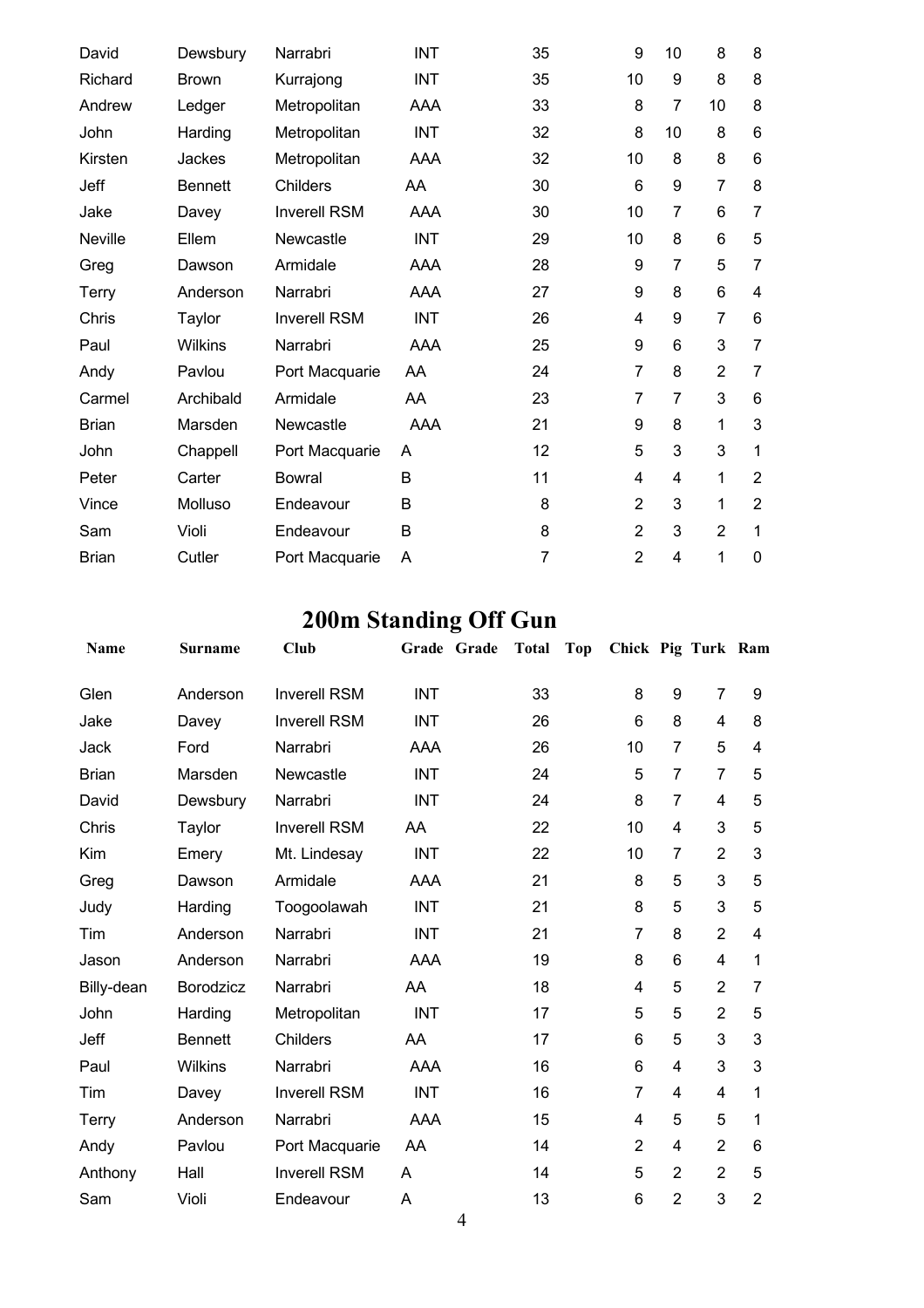| <b>Neville</b> | Ellem        | <b>Newcastle</b> | <b>INT</b> | 11 | 2 | 3 | 2 | 4        |
|----------------|--------------|------------------|------------|----|---|---|---|----------|
| Carmel         | Archibald    | Armidale         | AA         | 11 | 2 | 5 | 2 | 2        |
| Kirsten        | Jackes       | Metropolitan     | A          | 9  | 4 | 2 | 2 |          |
| Andrew         | Ledger       | Metropolitan     | A          | 9  | 3 | 5 | 1 | $\Omega$ |
| Richard        | <b>Brown</b> | Kurrajong        | AA         | 8  | 3 | 3 | 1 |          |
| John           | Chappell     | Port Macquarie   | A          | 7  |   | 4 | 1 |          |
| Matt           | <b>Burke</b> | Narrabri         | в          | 6  | 0 | 2 | 2 | 2        |
| Vince          | Molluso      | Endeavour        | А          | 3  | 2 | 0 |   | $\Omega$ |

## **200m Unlimited Off Gun**

| Name         | Surname          | <b>Club</b>         | Grade      | Grade Total    | <b>Top</b>     | <b>Chick</b>   | Pig                     | Turk Ram       |                         |
|--------------|------------------|---------------------|------------|----------------|----------------|----------------|-------------------------|----------------|-------------------------|
| Glen         | Anderson         | <b>Inverell RSM</b> | <b>INT</b> | 38             | $\mathbf{1}$   | 10             | 10                      | 9              | 9                       |
| Tim          | Davey            | <b>Inverell RSM</b> | <b>AAA</b> | 38             | $\overline{2}$ | 10             | 10                      | 10             | 8                       |
| Kim          | Emery            | Mt. Lindesay        | <b>INT</b> | 36             |                | 10             | 10                      | $6\phantom{1}$ | 10                      |
| Jason        | Anderson         | Narrabri            | <b>AAA</b> | 34             |                | 10             | 10                      | 6              | 8                       |
| Chris        | Taylor           | <b>Inverell RSM</b> | <b>AAA</b> | 34             |                | 10             | 10                      | 8              | $6\phantom{1}$          |
| Kirsten      | Jackes           | Metropolitan        | <b>AAA</b> | 31             |                | 8              | $\overline{7}$          | 7              | 9                       |
| Jack         | Ford             | Narrabri            | AA         | 30             |                | 9              | 8                       | 6              | $\overline{7}$          |
| Tim          | Anderson         | Narrabri            | <b>INT</b> | 29             |                | 9              | 10                      | 5              | 5                       |
| Jake         | Davey            | <b>Inverell RSM</b> | <b>AAA</b> | 27             |                | 9              | 8                       | $\overline{2}$ | $\,8\,$                 |
| Judy         | Harding          | Toogoolawah         | <b>AAA</b> | 27             |                | 8              | 6                       | 6              | $\overline{7}$          |
| David        | Dewsbury         | Narrabri            | <b>AAA</b> | 27             |                | 10             | $\overline{7}$          | 4              | $\,6$                   |
| Paul         | Wilkins          | Narrabri            | AA         | 26             |                | 9              | 6                       | 6              | 5                       |
| Richard      | <b>Brown</b>     | Kurrajong           | AA         | 26             |                | 9              | 8                       | 4              | 5                       |
| Terry        | Anderson         | Narrabri            | AA         | 23             |                | 10             | $\overline{7}$          | $\mathbf{1}$   | 5                       |
| Greg         | Dawson           | Armidale            | AA         | 22             |                | 8              | 5                       | 4              | 5                       |
| Billy-dean   | <b>Borodzicz</b> | Narrabri            | A          | 22             |                | $\overline{7}$ | $\overline{7}$          | $\overline{4}$ | $\overline{\mathbf{4}}$ |
| Jeff         | <b>Bennett</b>   | Childers            | A          | 20             |                | 6              | $\overline{7}$          | $\Omega$       | $\overline{7}$          |
| Carmel       | Archibald        | Armidale            | A          | 20             |                | $\overline{7}$ | 3                       | 5              | 5                       |
| Neville      | Ellem            | Newcastle           | AAA        | 20             |                | 6              | 6                       | 4              | $\overline{\mathbf{4}}$ |
| Andy         | Pavlou           | Port Macquarie      | AA         | 19             |                | 6              | $\overline{\mathbf{4}}$ | 4              | 5                       |
| Andrew       | Ledger           | Metropolitan        | AA         | 19             |                | 3              | 8                       | 4              | $\overline{\mathbf{4}}$ |
| John         | Harding          | Metropolitan        | <b>AAA</b> | 19             |                | 10             | 8                       | $\mathbf{1}$   | $\pmb{0}$               |
| Anthony      | Hall             | <b>Inverell RSM</b> | B          | 17             |                | 6              | $\overline{\mathbf{4}}$ | 4              | 3                       |
| <b>Brian</b> | Marsden          | Newcastle           | AA         | 15             |                | 5              | 4                       | $\overline{2}$ | $\overline{\mathbf{4}}$ |
| Matt         | <b>Burke</b>     | Narrabri            | B          | 13             |                | 6              | 5                       | $\overline{2}$ | $\mathbf 0$             |
| John         | Chappell         | Port Macquarie      | B          | $\overline{7}$ |                | $\overline{4}$ | $\overline{2}$          | $\mathbf 0$    | $\mathbf{1}$            |
| Peter        | Carter           | <b>Bowral</b>       | B          | 5              |                | $\overline{2}$ | 3                       | 0              | $\mathbf 0$             |
| <b>Brian</b> | Cutler           | Port Macquarie      | B          | 3              |                | 1              | 1                       | 1              | $\boldsymbol{0}$        |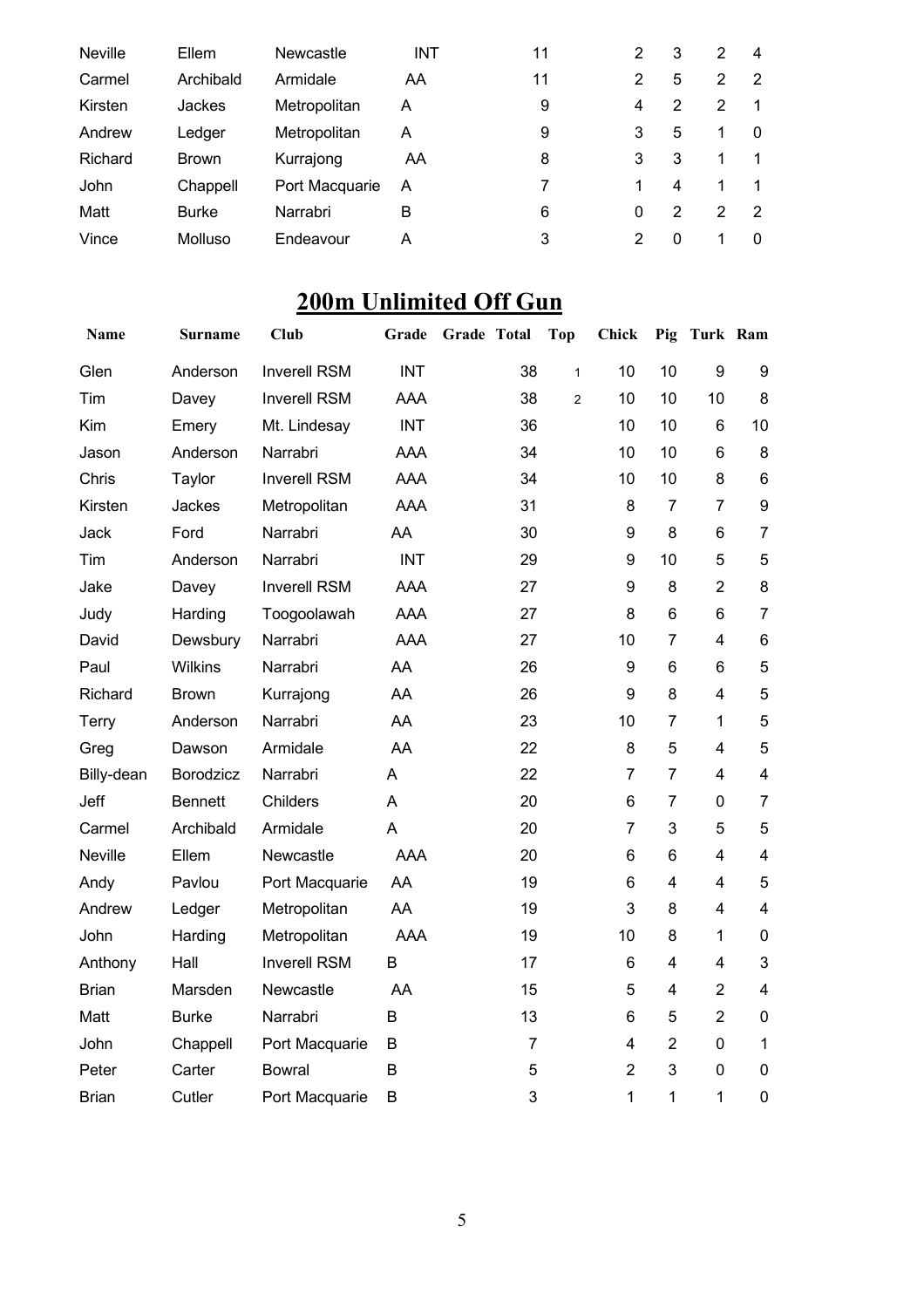| 200m Full Scale Unlimited Off Gun |                |                     |            |             |           |                |                    |    |                |                |
|-----------------------------------|----------------|---------------------|------------|-------------|-----------|----------------|--------------------|----|----------------|----------------|
| Name                              | <b>Surname</b> | <b>Club</b>         |            | Grade Grade | Total Top |                | Chick Pig Turk Ram |    |                |                |
| Glen                              | Anderson       | <b>Inverell RSM</b> | <b>INT</b> |             | 40        | $\mathbf{1}$   | 10                 | 10 | 10             | 10             |
| Jason                             | Anderson       | Narrabri            | AAA        |             | 40        | $\overline{2}$ | 10                 | 10 | 10             | 10             |
| Kirsten                           | Jackes         | Metropolitan        | AAA        |             | 37        |                | 10                 | 10 | 9              | 8              |
| Kim                               | Emery          | Mt. Lindesay        | <b>INT</b> |             | 37        |                | 10                 | 10 | 10             | 7              |
| Jake                              | Davey          | <b>Inverell RSM</b> | AAA        |             | 36        |                | 10                 | 10 | 10             | 6              |
| Jack                              | Ford           | Narrabri            | AAA        |             | 36        |                | 10                 | 10 | 10             | 6              |
| Jeff                              | <b>Bennett</b> | <b>Childers</b>     | A          |             | 34        |                | 10                 | 10 | 7              | 7              |
| Greg                              | Dawson         | Armidale            | AAA        |             | 34        |                | 10                 | 9  | 10             | 5              |
| Carmel                            | Archibald      | Armidale            | AA         |             | 33        |                | 10                 | 10 | 6              | $\overline{7}$ |
| Tim                               | Davey          | <b>Inverell RSM</b> | <b>AAA</b> |             | 31        |                | $6\phantom{1}6$    | 10 | 8              | 7              |
| <b>Brian</b>                      | Marsden        | Newcastle           | AAA        |             | 29        |                | $\overline{7}$     | 10 | $\overline{7}$ | 5              |
| Richard                           | <b>Brown</b>   | Kurrajong           | <b>AAA</b> |             | 27        |                | 10                 | 9  | 6              | $\overline{2}$ |
| Andy                              | Pavlou         | Port Macquarie      | AA         |             | 24        |                | 6                  | 9  | $\overline{4}$ | 5              |
| John                              | Chappell       | Port Macquarie      | B          |             | 23        |                | 5                  | 8  | 6              | 4              |
| Tim                               | Anderson       | Narrabri            | <b>INT</b> |             | 23        |                | $\boldsymbol{9}$   | 9  | 3              | $\overline{2}$ |
| Neville                           | Ellem          | Newcastle           | INT        |             | 20        |                | 5                  | 6  | 5              | 4              |
| <b>Brian</b>                      | Cutler         | Port Macquarie      | AA         |             | 18        |                | 6                  | 5  | 4              | 3              |
| Peter                             | Carter         | <b>Bowral</b>       | B          |             | 16        |                | 5                  | 5  | 3              | 3              |
| Vince                             | Molluso        | Endeavour           | B          |             | 10        |                | 4                  | 5  | 1              | $\mathbf 0$    |
| Sam                               | Violi          | Endeavour           | AA         |             | 5         |                | $\overline{2}$     | 3  | $\mathbf 0$    | $\mathbf 0$    |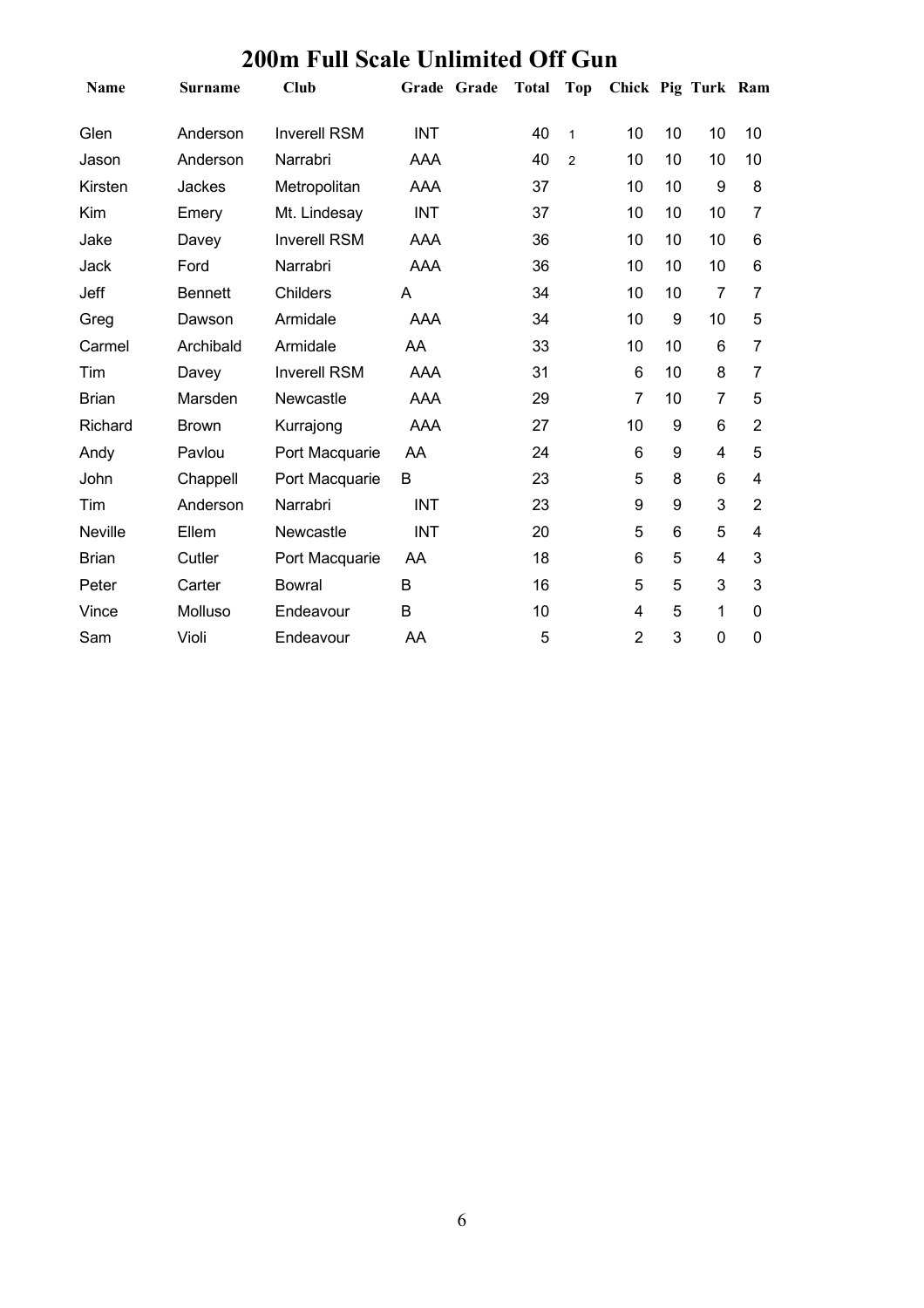#### **200m Production**

| Name                | <b>Surname</b> | Club                | <b>Grade Total Shoot</b> |                         | Chick          | Pig                     | Turk Ram       |    |
|---------------------|----------------|---------------------|--------------------------|-------------------------|----------------|-------------------------|----------------|----|
| <b>INT</b><br>Grade |                |                     |                          |                         |                |                         |                |    |
| Glen                | Anderson       | <b>Inverell RSM</b> | 40                       | 1                       | 10             | 10                      | 10             | 10 |
| Tim                 | Davey          | <b>Inverell RSM</b> | 40                       | $\overline{2}$          | 10             | 10                      | 10             | 10 |
| Jason               | Anderson       | Narrabri            | 40                       | 3                       | 10             | 10                      | 10             | 10 |
| Tim                 | Anderson       | Narrabri            | 40                       | $\overline{\mathbf{4}}$ | 10             | 10                      | 10             | 10 |
| Jake                | Davey          | <b>Inverell RSM</b> | 39                       |                         | 10             | 10                      | 9              | 10 |
| Kim                 | Emery          | Mt. Lindesay        | 39                       |                         | 10             | 10                      | 10             | 9  |
| Kirsten             | Jackes         | Metropolitan PSQ    | 38                       |                         | 10             | 10                      | 9              | 9  |
| Judy                | Harding        | Toogoolawah         | 37                       |                         | 10             | 10                      | 7              | 10 |
| David               | Dewsbury       | Narrabri            | 35                       |                         | 9              | 9                       | 8              | 9  |
| Jack                | Ford           | Narrabri            | 35                       |                         | 10             | 9                       | 8              | 8  |
| John                | Harding        | Metropolitan PSQ    | 35                       |                         | 10             | 10                      | 8              | 7  |
| Greg                | Dawson         | Armidale            | 34                       |                         | 10             | 9                       | 6              | 9  |
| <b>Neville</b>      | Ellem          | Newcastle           | 34                       |                         | 10             | 10                      | 5              | 9  |
| Richard             | <b>Brown</b>   | Kurrajong           | 34                       |                         | 10             | 10                      | 9              | 5  |
| Paul                | Wilkins        | Narrabri            | 30                       |                         | 10             | 8                       | 6              | 6  |
| AAA<br>Grade        |                |                     |                          |                         |                |                         |                |    |
| Chris               | Taylor         | <b>Inverell RSM</b> | 39                       |                         | 10             | 10                      | 10             | 9  |
| Terry               | Anderson       | Narrabri            | 35                       |                         | 8              | 9                       | 10             | 8  |
| Carmel              | Archibald      | Armidale            | 35                       |                         | 9              | 9                       | 9              | 8  |
| <b>Brian</b>        | Marsden        | Newcastle           | 33                       |                         | 9              | 10                      | 5              | 9  |
| Andrew              | Ledger         | Metropolitan PSQ    | 32                       |                         | 10             | 10                      | 6              | 6  |
| Andy                | Pavlou         | Port Macquarie      | 29                       |                         | 9              | $\overline{7}$          | 8              | 5  |
| Grade<br>AA         |                |                     |                          |                         |                |                         |                |    |
| Anthony             | Hall           | <b>Inverell RSM</b> | 35                       |                         | 10             | 9                       | 8              | 8  |
| Jeff                | <b>Bennett</b> | Childers            | 30                       |                         | 8              | 10                      | 5              | 7  |
| John                | Chappell       | Port Macquarie      | 22                       |                         | $\overline{7}$ | 3                       | $\overline{4}$ | 8  |
| <b>Brian</b>        | Cutler         | Port Macquarie      | 14                       |                         | 5              | 4                       | $\overline{4}$ | 1  |
| A<br>Grade          |                |                     |                          |                         |                |                         |                |    |
| Peter               | Carter         | <b>Bowral</b>       | 24                       |                         | 8              | 7                       | 6              | 3  |
| Matt                | <b>Burke</b>   | Narrabri            | 21                       |                         | 4              | 8                       | 5              | 4  |
| Billy-dean          | Borodzicz      | Narrabri            | 19                       |                         | 5              | 3                       | 5              | 6  |
| Vince               | Molluso        | Endeavour           | 9                        |                         | $\overline{2}$ | 4                       | $\overline{c}$ | 1  |
| Sam                 | Violi          | Endeavour           | 7                        |                         | 3              | $\overline{\mathbf{4}}$ | $\pmb{0}$      | 0  |

#### **200m Revolver**

| <b>Name</b> | <b>Surname</b> | Club                | Grade Total Shoot Chick Pig Turk Ram |         |    |    |    |
|-------------|----------------|---------------------|--------------------------------------|---------|----|----|----|
| Grade       | INT            |                     |                                      |         |    |    |    |
| Tim         | Davey          | <b>Inverell RSM</b> | 38                                   | 9       | 10 | 10 |    |
| Kim         | Emery          | Mt. Lindesay        | 37                                   | 10      | 9  | 9  | -9 |
| Jason       | Anderson       | Narrabri            | 37                                   | 3<br>10 | 10 | 10 |    |
| Jack        | Ford           | Narrabri            | 37                                   | 10<br>4 | 10 | 10 |    |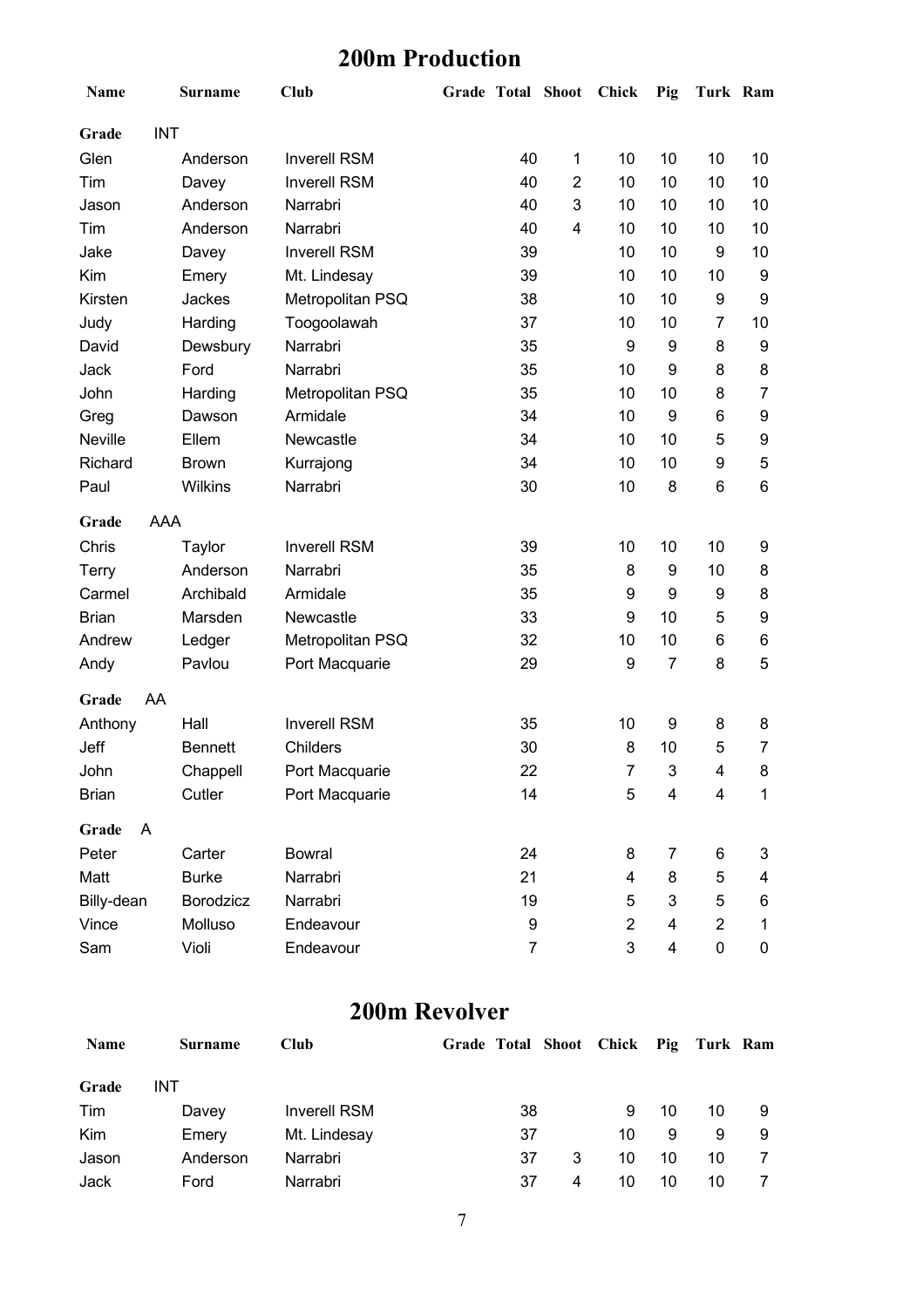|    | Anderson       | <b>Inverell RSM</b> | 36             | 9                | 10                      | 8              | $\boldsymbol{9}$        |
|----|----------------|---------------------|----------------|------------------|-------------------------|----------------|-------------------------|
|    | Anderson       | Narrabri            | 36             | 10               | 9                       | 8              | $\boldsymbol{9}$        |
|    | Harding        | Toogoolawah         | 36             | 9                | 10                      | 9              | 8                       |
|    | Dewsbury       | Narrabri            | 35             | 9                | 10                      | 8              | 8                       |
|    | <b>Brown</b>   | Kurrajong           | 35             | 10               | 9                       | 8              | 8                       |
|    | Harding        | Metropolitan PSQ    | 32             | 8                | 10                      | 8              | $\,6\,$                 |
|    | Ellem          | Newcastle           | 29             | 10               | 8                       | $\,6$          | $\overline{5}$          |
|    | Taylor         | <b>Inverell RSM</b> | 26             | $\overline{4}$   | 9                       | $\overline{7}$ | $6\phantom{1}6$         |
|    |                |                     |                |                  |                         |                |                         |
|    | Ledger         | Metropolitan PSQ    | 33             | 8                | $\overline{7}$          | 10             | $\bf 8$                 |
|    | Jackes         | Metropolitan PSQ    | 32             | 10               | 8                       | 8              | $\,6$                   |
|    | Davey          | <b>Inverell RSM</b> | 30             | 10               | $\overline{7}$          | 6              | $\overline{7}$          |
|    | Dawson         | Armidale            | 28             | 9                | $\overline{7}$          | 5              | $\overline{7}$          |
|    | Anderson       | Narrabri            | 27             | 9                | 8                       | 6              | $\overline{\mathbf{4}}$ |
|    | <b>Wilkins</b> | Narrabri            | 25             | 9                | $\,6$                   | 3              | $\overline{7}$          |
|    | Marsden        | Newcastle           | 21             | $\boldsymbol{9}$ | 8                       | $\mathbf{1}$   | $\sqrt{3}$              |
| AA |                |                     |                |                  |                         |                |                         |
|    | <b>Bennett</b> | <b>Childers</b>     | 30             | 6                | 9                       | $\overline{7}$ | 8                       |
|    | Pavlou         | Port Macquarie      | 24             | $\overline{7}$   | 8                       | $\overline{2}$ | $\boldsymbol{7}$        |
|    | Archibald      | Armidale            | 23             | $\overline{7}$   | $\overline{7}$          | 3              | $\,6\,$                 |
| A  |                |                     |                |                  |                         |                |                         |
|    | Chappell       | Port Macquarie      | 12             | 5                | 3                       | 3              | 1                       |
|    | Cutler         | Port Macquarie      | $\overline{7}$ | $\overline{2}$   | $\overline{\mathbf{4}}$ | $\mathbf{1}$   | $\boldsymbol{0}$        |
| B  |                |                     |                |                  |                         |                |                         |
|    | Carter         | <b>Bowral</b>       | 11             | 4                | $\overline{\mathbf{4}}$ | $\mathbf 1$    | $\overline{2}$          |
|    | Molluso        | Endeavour           | 8              | $\overline{2}$   | 3                       | $\mathbf{1}$   | $\boldsymbol{2}$        |
|    | Violi          | Endeavour           | 8              | $\overline{2}$   | 3                       | $\overline{2}$ | 1                       |
|    |                | <b>AAA</b>          |                |                  |                         |                |                         |

## **200m Standing**

| <b>Name</b>  | <b>Surname</b> | <b>Club</b>         | Grade Total Shoot | Chick          | Pig | Turk Ram       |   |
|--------------|----------------|---------------------|-------------------|----------------|-----|----------------|---|
| Grade        | <b>INT</b>     |                     |                   |                |     |                |   |
| Glen         | Anderson       | <b>Inverell RSM</b> | 33                | 8              | 9   | 7              | 9 |
| Jake         | Davey          | <b>Inverell RSM</b> | 26                | 6              | 8   | 4              | 8 |
| <b>Brian</b> | Marsden        | Newcastle           | 24                | 5              | 7   | 7              | 5 |
| David        | Dewsbury       | Narrabri            | 24                | 8              | 7   | 4              | 5 |
| Kim          | Emery          | Mt. Lindesay        | 22                | 10             | 7   | $\overline{2}$ | 3 |
| Judy         | Harding        | Toogoolawah         | 21                | 8              | 5   | 3              | 5 |
| Tim          | Anderson       | Narrabri            | 21                | 7              | 8   | $\overline{2}$ | 4 |
| John         | Harding        | Metropolitan PSQ    | 17                | 5              | 5   | $\overline{2}$ | 5 |
| Tim          | Davey          | <b>Inverell RSM</b> | 16                | 7              | 4   | 4              | 1 |
| Neville      | Ellem          | Newcastle           | 11                | $\overline{2}$ | 3   | $\overline{2}$ | 4 |
| Grade        | AAA            |                     |                   |                |     |                |   |
| Jack         | Ford           | Narrabri            | 26                | 10             | 7   | 5              | 4 |
| Greg         | Dawson         | Armidale            | 21                | 8              | 5   | 3              | 5 |
| Jason        | Anderson       | Narrabri            | 19                | 8              | 6   | 4              | 1 |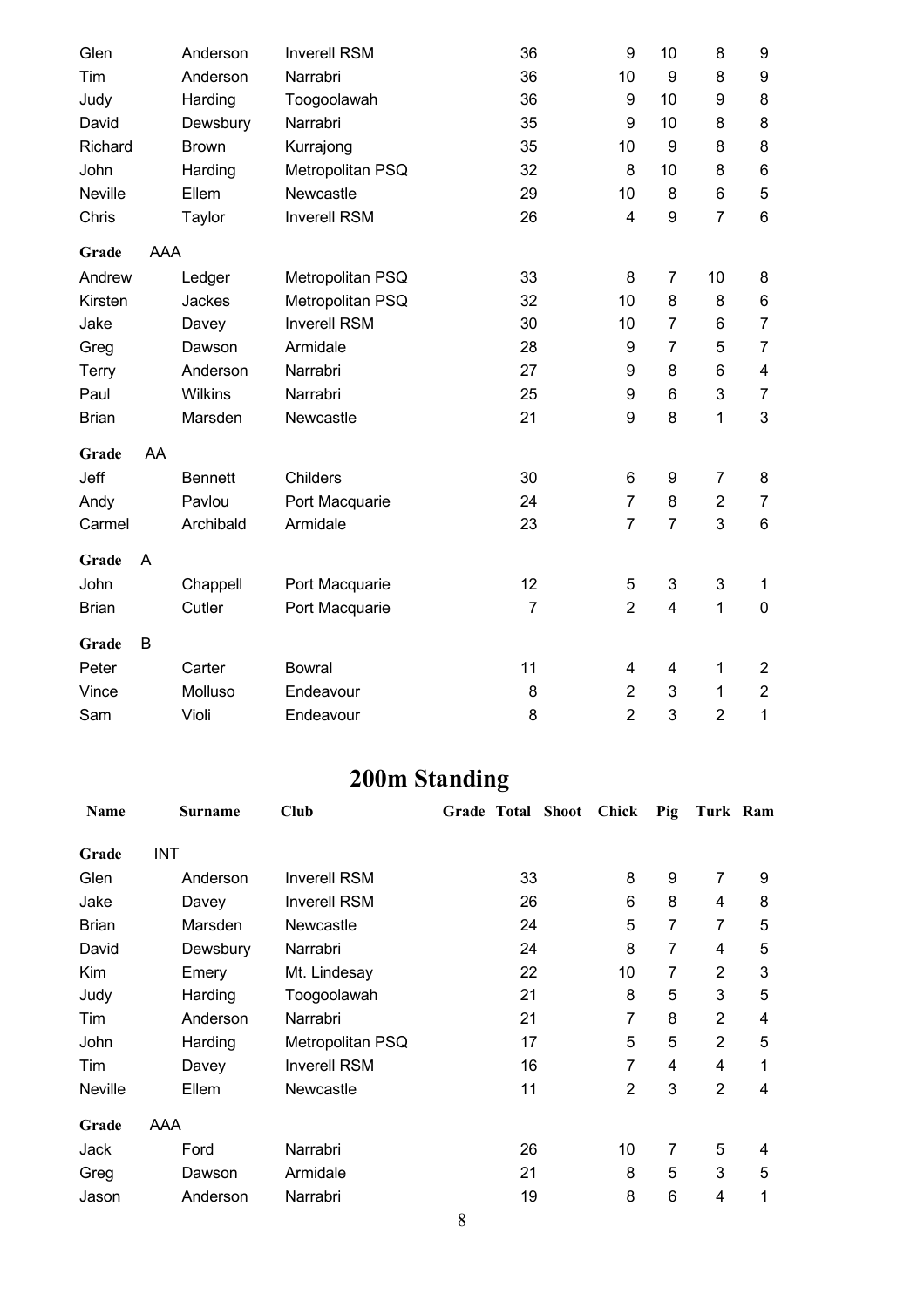| Paul        | <b>Wilkins</b> | Narrabri            | 16 | 6              | 4              | 3              | 3              |
|-------------|----------------|---------------------|----|----------------|----------------|----------------|----------------|
| Terry       | Anderson       | Narrabri            | 15 | 4              | 5              | 5              | 1              |
| AA<br>Grade |                |                     |    |                |                |                |                |
| Chris       | Taylor         | <b>Inverell RSM</b> | 22 | 10             | 4              | 3              | 5              |
| Billy-dean  | Borodzicz      | Narrabri            | 18 | 4              | 5              | $\overline{2}$ | 7              |
| Jeff        | <b>Bennett</b> | Childers            | 17 | 6              | 5              | 3              | $\mathbf{3}$   |
| Andy        | Pavlou         | Port Macquarie      | 14 | $\overline{2}$ | 4              | $\overline{2}$ | 6              |
| Carmel      | Archibald      | Armidale            | 11 | $\overline{2}$ | 5              | $\overline{2}$ | $\overline{2}$ |
| Richard     | <b>Brown</b>   | Kurrajong           | 8  | 3              | 3              | 1              | 1              |
| Grade<br>A  |                |                     |    |                |                |                |                |
| Anthony     | Hall           | <b>Inverell RSM</b> | 14 | 5              | $\overline{2}$ | $\overline{2}$ | 5              |
| Sam         | Violi          | Endeavour           | 13 | 6              | $\overline{2}$ | 3              | $\overline{2}$ |
| Kirsten     | Jackes         | Metropolitan PSQ    | 9  | 4              | $\overline{2}$ | $\overline{2}$ | 1              |
| Andrew      | Ledger         | Metropolitan PSQ    | 9  | 3              | 5              | 1              | $\mathbf 0$    |
| John        | Chappell       | Port Macquarie      | 7  | 1              | 4              | 1              | 1              |
| Vince       | Molluso        | Endeavour           | 3  | $\overline{2}$ | $\mathbf 0$    | 1              | $\mathbf 0$    |
| B<br>Grade  |                |                     |    |                |                |                |                |
| Matt        | <b>Burke</b>   | Narrabri            | 6  | 0              | 2              | 2              | 2              |

## **200m Unlimited**

| Name         | <b>Surname</b> | Club                | <b>Grade Total Shoot</b> | <b>Chick</b> | Pig            | Turk Ram       |                |
|--------------|----------------|---------------------|--------------------------|--------------|----------------|----------------|----------------|
| Grade        | <b>INT</b>     |                     |                          |              |                |                |                |
| Glen         | Anderson       | <b>Inverell RSM</b> | 38                       | 10           | 10             | 9              | 9              |
| Kim          | Emery          | Mt. Lindesay        | 36                       | 10           | 10             | 6              | 10             |
| Tim          | Anderson       | Narrabri            | 29                       | 9            | 10             | 5              | 5              |
| Grade        | AAA            |                     |                          |              |                |                |                |
| Tim          | Davey          | <b>Inverell RSM</b> | 38                       | 10           | 10             | 10             | 8              |
| Jason        | Anderson       | Narrabri            | 34                       | 10           | 10             | 6              | 8              |
| Chris        | Taylor         | <b>Inverell RSM</b> | 34                       | 10           | 10             | 8              | $\,6\,$        |
| Kirsten      | Jackes         | Metropolitan        | 31                       | 8            | 7              | 7              | 9              |
| Jake         | Davey          | <b>Inverell RSM</b> | 27                       | 9            | 8              | $\overline{2}$ | 8              |
| Judy         | Harding        | Toogoolawah         | 27                       | 8            | 6              | 6              | $\overline{7}$ |
| David        | Dewsbury       | Narrabri            | 27                       | 10           | $\overline{7}$ | 4              | 6              |
| Neville      | Ellem          | Newcastle           | 20                       | 6            | 6              | 4              | 4              |
| John         | Harding        | Metropolitan        | 19                       | 10           | 8              | 1              | $\mathbf 0$    |
| Grade        | AA             |                     |                          |              |                |                |                |
| Jack         | Ford           | Narrabri            | 30                       | 9            | 8              | 6              | 7              |
| Paul         | Wilkins        | Narrabri            | 26                       | 9            | 6              | 6              | 5              |
| Richard      | <b>Brown</b>   | Kurrajong           | 26                       | 9            | 8              | 4              | $\mathbf 5$    |
| Terry        | Anderson       | Narrabri            | 23                       | 10           | $\overline{7}$ | 1              | 5              |
| Greg         | Dawson         | Armidale            | 22                       | 8            | 5              | 4              | 5              |
| Andy         | Pavlou         | Port Macquarie      | 19                       | 6            | 4              | 4              | 5              |
| Andrew       | Ledger         | Metropolitan        | 19                       | 3            | 8              | 4              | 4              |
| <b>Brian</b> | Marsden        | Newcastle           | 15                       | 5            | 4              | $\overline{2}$ | 4              |